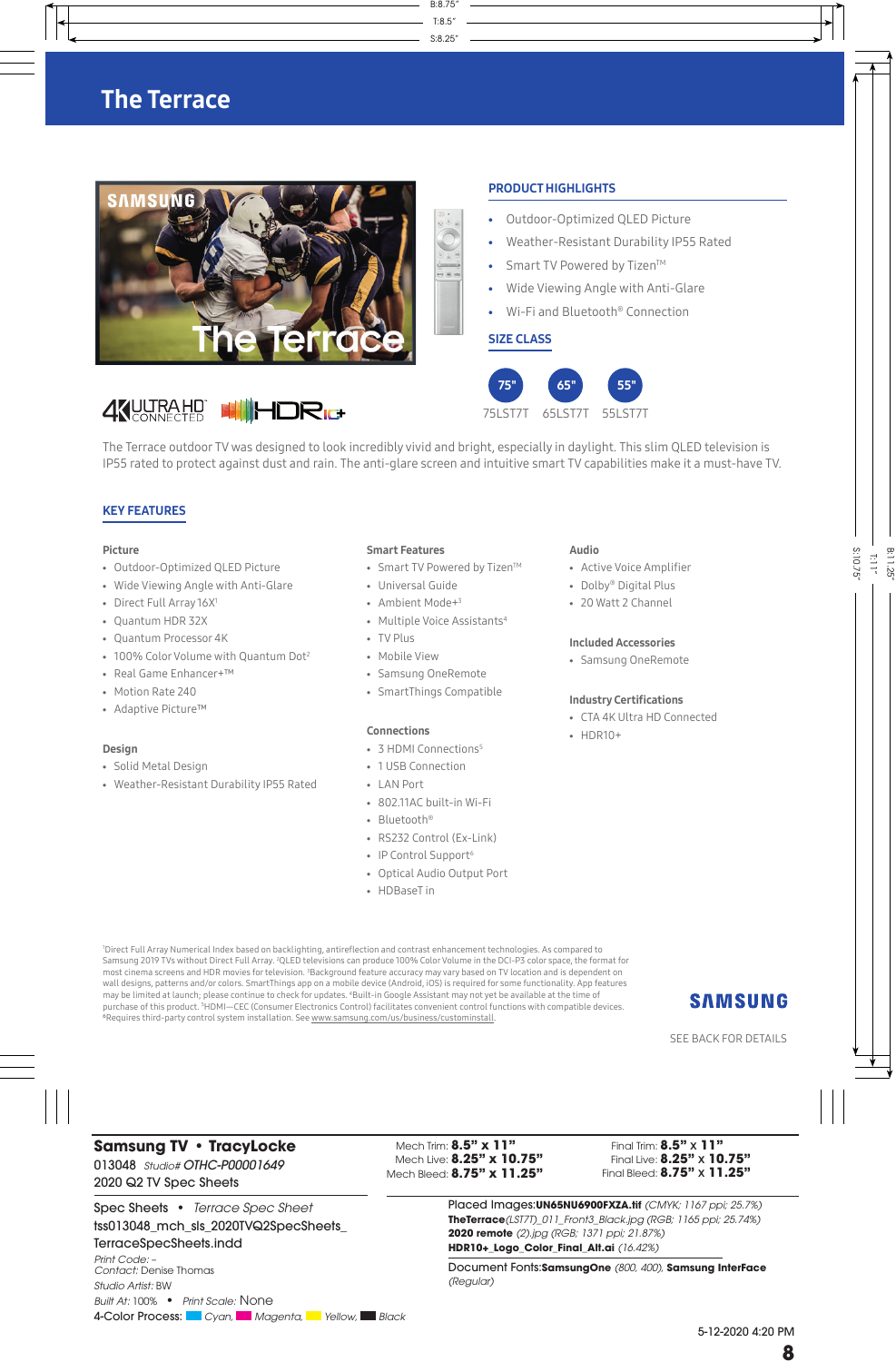## **KEY FEATURES** (page 1 of 2)

### **PICTURE**

### Outdoor-Optimized QLED Picture

High-quality 4K QLED picture engineered to look incredibly vivid and bright, especially in daylight.

### Wide Viewing Angle with Anti-Glare

Engineered to reduce glare, get a great picture from every seat.

### Direct Full Array 16X

Precision-controlled backlights offer deeper contrast for richer blacks and brighter whites.

### Quantum HDR 32X

Our best HDR picture where brilliant color and the deepest, darkest details combine to deliver mesmerizing realism.

#### Quantum Processor 4K

This powerful processor uses deep-learning AI to transform everything you watch into stunning 4K.

### 100% Color Volume with Quantum Dot

Quantum Dots produce over a billion shades of color that stay true to life, even in bright scenes.

### Real Game Enhancer+™

Engineered to make the TV and gaming console work seamlessly together to reduce lag, tearing and stuttering.

#### Motion Rate 240

Minimizes motion blur on-screen so action-packed movies and sports stay smooth and crisp.

### Adaptive Picture™

Your TV reacts and adjusts to the lighting conditions around it.

### HDR Formats Supported

HDR10 (Static MetaData), HDR10+ (Dynamic MetaData), HLG (Hybrid Log Gamma). All Samsung 4K UHD TVs also meet the CTA HDR-Compatible Definition.

### **DESIGN**

S:8.25"

T:8.5"

B:8.75"

### Weather-Resistant Durability IP55 Rated

Resistant to extreme temperatures and best-in-class IP55 rated for weather-resistant durability against water and dust.

### SMART FEATURES

### Smart TV Powered by Tizen

Go beyond smart TV with next-gen apps, super-easy control and a host of enhancements that elevate the TV-watching experience.

#### Universal Guide

One simple on-screen guide organizes your streaming and live TV content while also making recommendations.

#### Ambient Mode+

Elevates your space by turning a blank screen into décor, artwork, pictures or other visuals.

### Multiple Voice Assistants

Built-in Alexa, the Google Assistant and Bixby voice assistants let you control your TV with your voice, get information and do so much more.

### TV Plus

Enjoy your favorite content through virtual channels.

### Mobile View

Easily send smartphone content to your TV to simultaneously display live and casted content, share photos or visualize music.

### Samsung OneRemote

The sleek and slim OneRemote automatically detects and controls all compatible connected devices and content.

### SmartThings Compatible

Experience more than TV, with a dashboard for seamlessly controlling your smart home devices and appliances.

### **SAMSUNG**

S:10.75"

T:11"

B:11.25"

### **Samsung TV • TracyLocke**

013048*Studio# OTHC-P00001649* 2020 Q2 TV Spec Sheets

Spec Sheets **•** *Terrace Spec Sheet* tss013048\_mch\_sls\_2020TVQ2SpecSheets\_ TerraceSpecSheets.indd *Print Code:* – *Contact:* Denise Thomas *Studio Artist:* BW *Built At:* 100% **•** *Print Scale:* None 4-Color Process: *Cyan, Magenta, Black*

Mech Trim: **8.5" x 11"** Mech Live: **8.25" x 10.75"** Mech Bleed: **8.75" x 11.25"**

Final Trim: **8.5"** x **11"** Final Live: **8.25"** x **10.75"** Final Bleed: **8.75"** x **11.25"**

Placed Images:*None*

Document Fonts:**SamsungOne** *(800, 400)*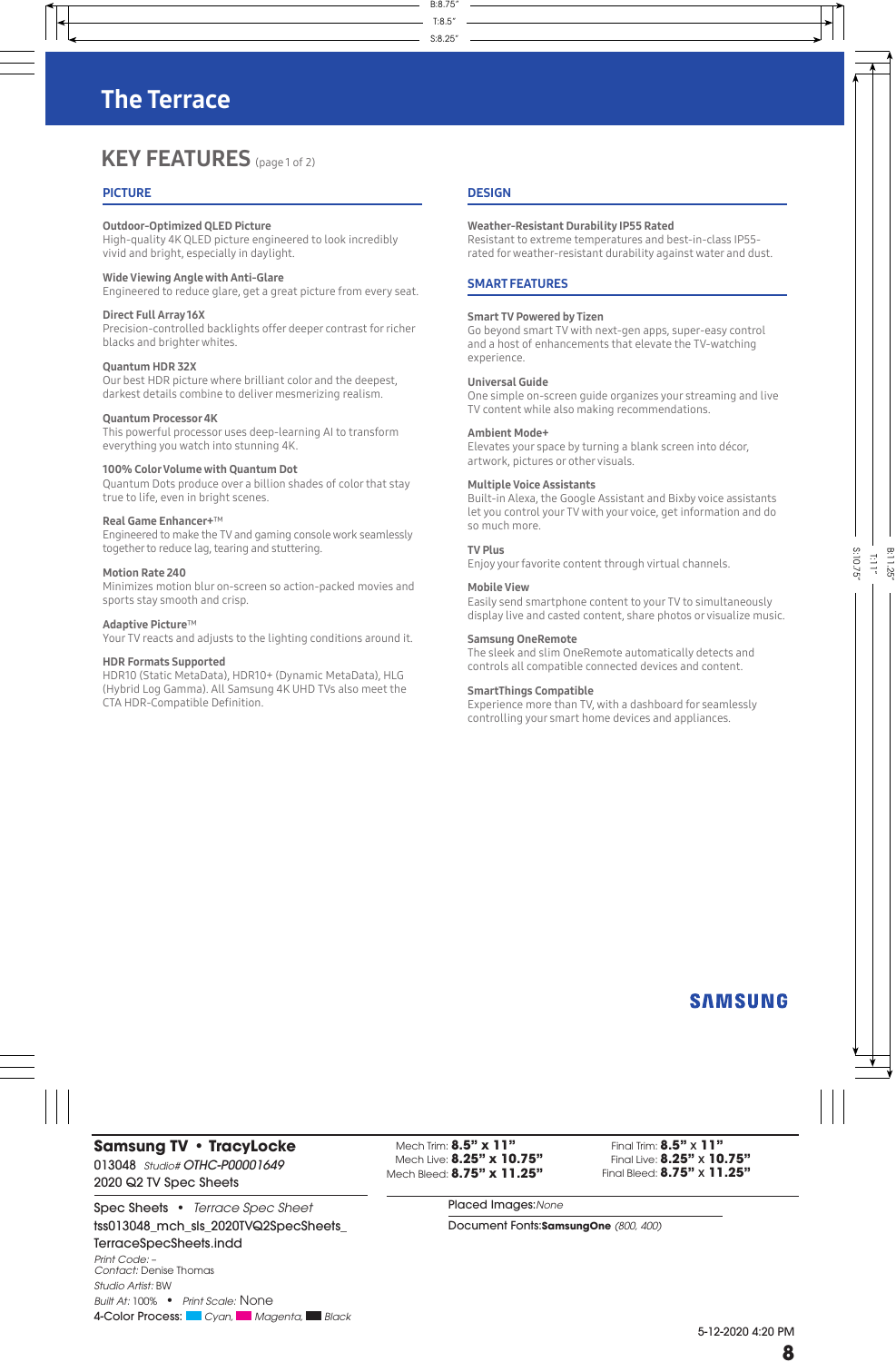## KEY FEATURES (page 2 of 2)

### **CONNECTIONS**

### HDMI

Enjoy higher-quality audio and video with an HDMI connection that transmits both signals over a single cable. Compatible with next-generation Ultra HD Blu-ray™ players and HDR content decoding. Includes 1 Audio Return Channel (ARC).

### Wi-Fi

Enjoy your favorite on-demand content seamlessly through your existing network with built-in Wi-Fi (802.11AC).

### AUDIO

### Active Voice Amplifier

Detects noise disturbances and then amplifies the dialogue as needed.

### Dolby® Digital Plus

Enjoy the ultimate digital sound quality on all your favorite movies, TV shows and streaming content. Dolby Digital Plus optimizes your entertainment experience with enhanced sound richness and clarity.

### INCLUDED ACCESSORIES

Samsung OneRemote TM-2095A (Metal)

### OPTIONAL ACCESSORIES

The Terrace Dust Cover

### INDUSTRY CERTIFICATIONS

### 4K Ultra HD Connected

All Samsung 2020 4K UHD and QLED televisions comply with the CTA 4K Ultra High-Definition Connected definition requirements. The trade organization known as the Consumer Technology Association (CTA™) is considered an industry authority on engineering standards for consumer electronics in the United States. Visit www.cta.tech for more information.

### HDR10+

S:8.25"

T:8.5"

B:8.75"

HDR10+ advances the current industry standard of High Dynamic Range (HDR) and HDR10 TV formats. As an upgraded version of HDR10, HDR10+ adds dynamic metadata to each frame. This optimal HDR data enables advanced chipsets from leading manufacturers to create a true-to-life picture across a wider range of displays.

### **SAMSUNG**

S:10.75"

T:11"

 $52.2$ 

## **Samsung TV • TracyLocke**

013048*Studio# OTHC-P00001649* 2020 Q2 TV Spec Sheets

Spec Sheets **•** *Terrace Spec Sheet* tss013048\_mch\_sls\_2020TVQ2SpecSheets\_ TerraceSpecSheets.indd *Print Code:* – *Contact:* Denise Thomas *Studio Artist:* BW *Built At:* 100% **•** *Print Scale:* None 4-Color Process: *Cyan, Magenta, Black*

Mech Trim: **8.5" x 11"** Mech Live: **8.25" x 10.75"** Mech Bleed: **8.75" x 11.25"**

Final Trim: **8.5"** x **11"** Final Live: **8.25"** x **10.75"** Final Bleed: **8.75"** x **11.25"**

Placed Images:*None*

Document Fonts:**SamsungOne** *(800, 400)*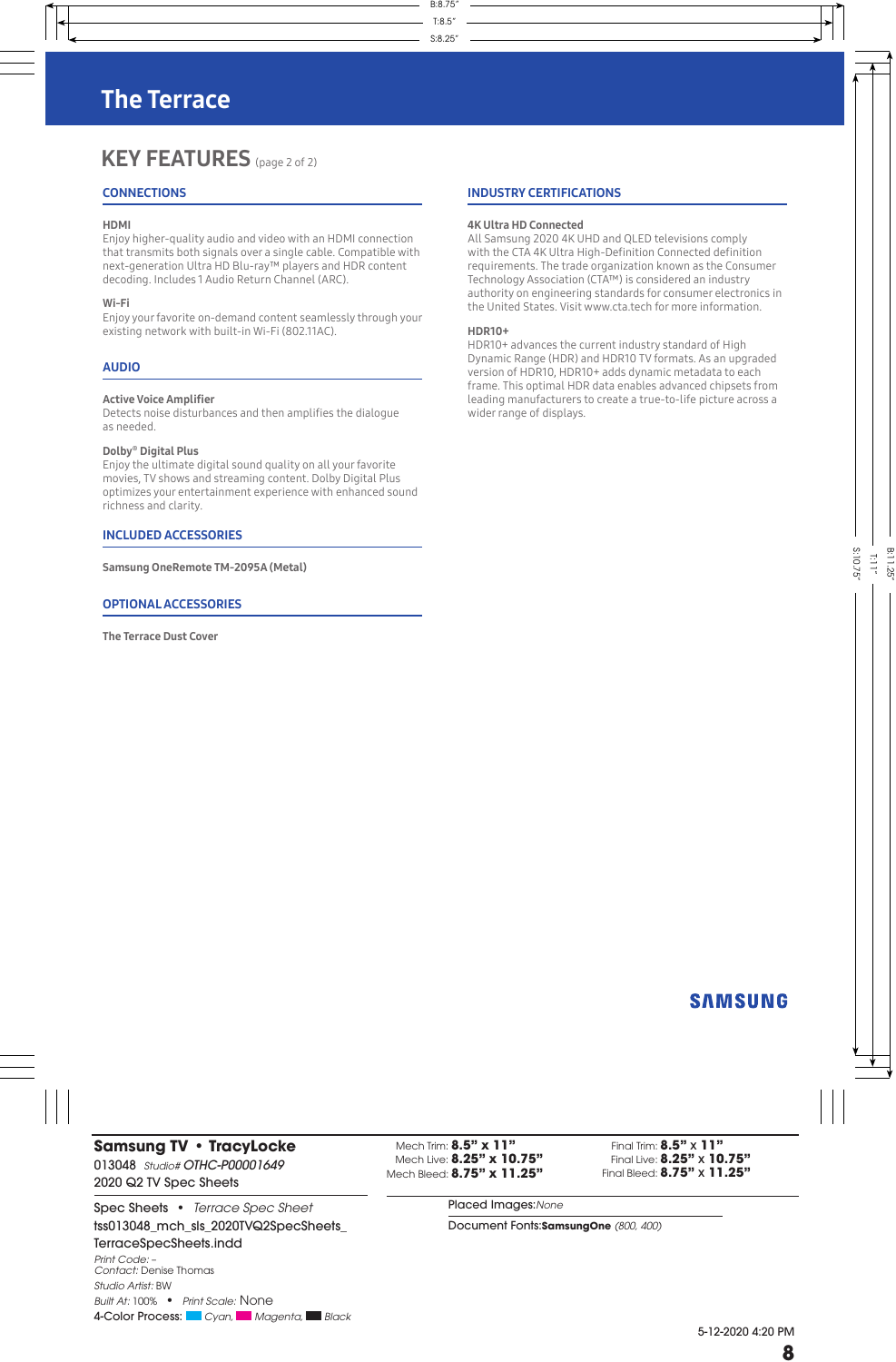## **MODELS**

MODEL: QN75LST7T ORDER CODE: QN75LST7TAFXZA

SCREEN SIZE CLASS: 75"

SCREEN DIAGONAL MEASUREMENT: 74.5"

UPC CODE: 887276421377

COUNTRY OF ORIGIN: Mexico

### DIMENSIONS (INCHES W x H x D):

• TV WITHOUT STAND: 66.6 x 38.6 x 2.4

- MEDIA BAY SPACE:  $8.3 \times 10.6 \times 1$
- SHIPPING:  $73.2 \times 44.9 \times 8.5$

### WEIGHT (LB):

- $TV: 110.9$
- **SHIPPING:** 136.2

VESA SUPPORT: Yes (400mm x 400mm)

### ACCESSORIES INCLUDED IN BOX:

• REMOTE MODEL: TM-2095A (Metal)

MODEL: QN65LST7T ORDER CODE: QN65LST7TAFXZA

SCREEN SIZE CLASS: 65"

S:8.25"

T:8.5"

B:8.75"

### SCREEN DIAGONAL MEASUREMENT: 64.5"

UPC CODE: 887276421360

### COUNTRY OF ORIGIN: Mexico

### DIMENSIONS (INCHES W x H x D):

- TV: 57.7  $\times$  33.5  $\times$  2.4
- MEDIA BAY SPACE: 8.3 x 10.6 x 1
- SHIPPING:  $67.3 \times 40.7 \times 8.5$

### WEIGHT (LB):

- TV: 81.8 • **SHIPPING:** 106.3
- 

VESA SUPPORT: Yes (400mm x 400mm)

### ACCESSORIES INCLUDED IN BOX:

• REMOTE MODEL: TM-2095A (Metal)

### **SAMSUNG**

S:10.75"

T:11"

₩.

.<br>25

### **Samsung TV • TracyLocke**

013048*Studio# OTHC-P00001649* 2020 Q2 TV Spec Sheets

Mech Trim: **8.5" x 11"** Mech Live: **8.25" x 10.75"** Mech Bleed: **8.75" x 11.25"**

Final Trim: **8.5"** x **11"** Final Live: **8.25"** x **10.75"** Final Bleed: **8.75"** x **11.25"**

Spec Sheets **•** *Terrace Spec Sheet* tss013048\_mch\_sls\_2020TVQ2SpecSheets\_ TerraceSpecSheets.indd *Print Code:* – *Contact:* Denise Thomas *Studio Artist:* BW *Built At:* 100% **•** *Print Scale:* None 4-Color Process: *Cyan, Magenta, Black* 

### Placed Images:*None*

Document Fonts:**SamsungOne** *(800, 400),* **Minion Pro** *(Regular)*